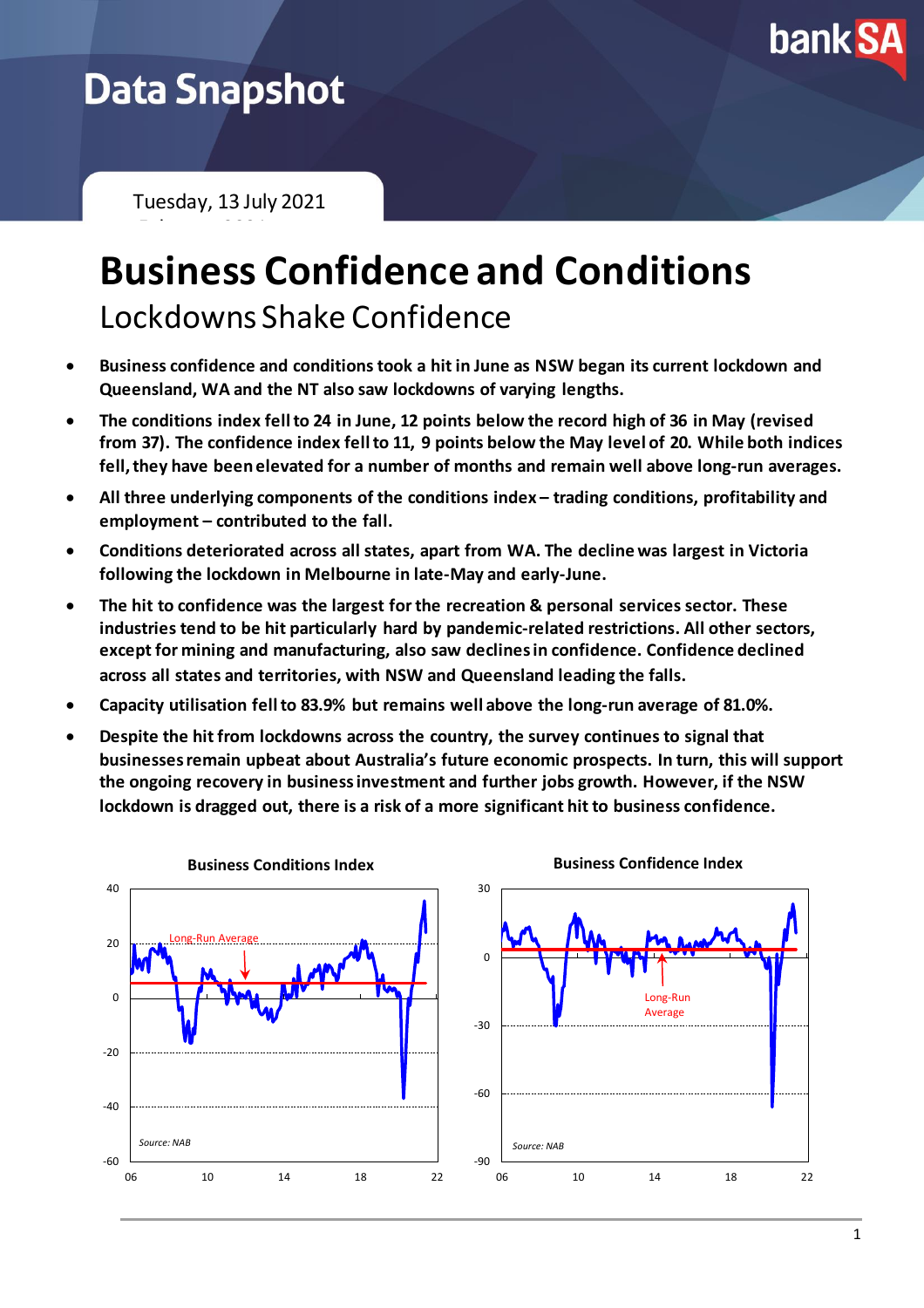Business confidence and conditions took a hit in June as New South Wales began its current lockdown and Queensland, Western Australia and the Northern Territory also saw lockdowns of varying lengths.

The conditions index fell to 24 in June, 12 points below the record high of 36 in May (revised from 37). The confidence index fell to 11 in June, 9 points below the May level of 20.

While both indices fell, they have been elevated for a number of months and remain well above their long-run averages.

All three underlying components of the conditions index – trading conditions, profitability and employment – contributed to the fall, falling by between 8 and 14 points. However, all three components remain much higher than their long-run averages.

Conditions deteriorated across all states, apart from WA. The decline was the largest in Victoria, following the lockdown in Melbourne in late-May and early-June.

In trend terms, conditions remain the strongest in the finance, property & business sector and the mining sector. In trend terms, conditions are the weakest in construction and transport & utilities.

The hit to confidence was the largest for the recreation & personal services sector. These industries tend to be hit particularly hard by pandemic-related restrictions. Confidence for this sector is now back in negative territory. All other sectors, except for mining and manufacturing, also saw declines in confidence. Confidence declined across all states and territories, with NSW and Queensland leading the falls.

Forward looking indicators also fell in the month but remain above long-run averages. Capacity utilisation fell to 83.9%, but remains well above the long-run average of 81.0%. Forward orders fell to 15, 9 points below the May level of 24.

There was some evidence of increased cost pressures for businesses. The labour costs index grew at a quarterly growth rate of 1.9% in June and the purchase cost index grew by 2.1%. There was also evidence that some of these cost pressures are being passed onto consumers, with the final product prices index growing at 1.5%.

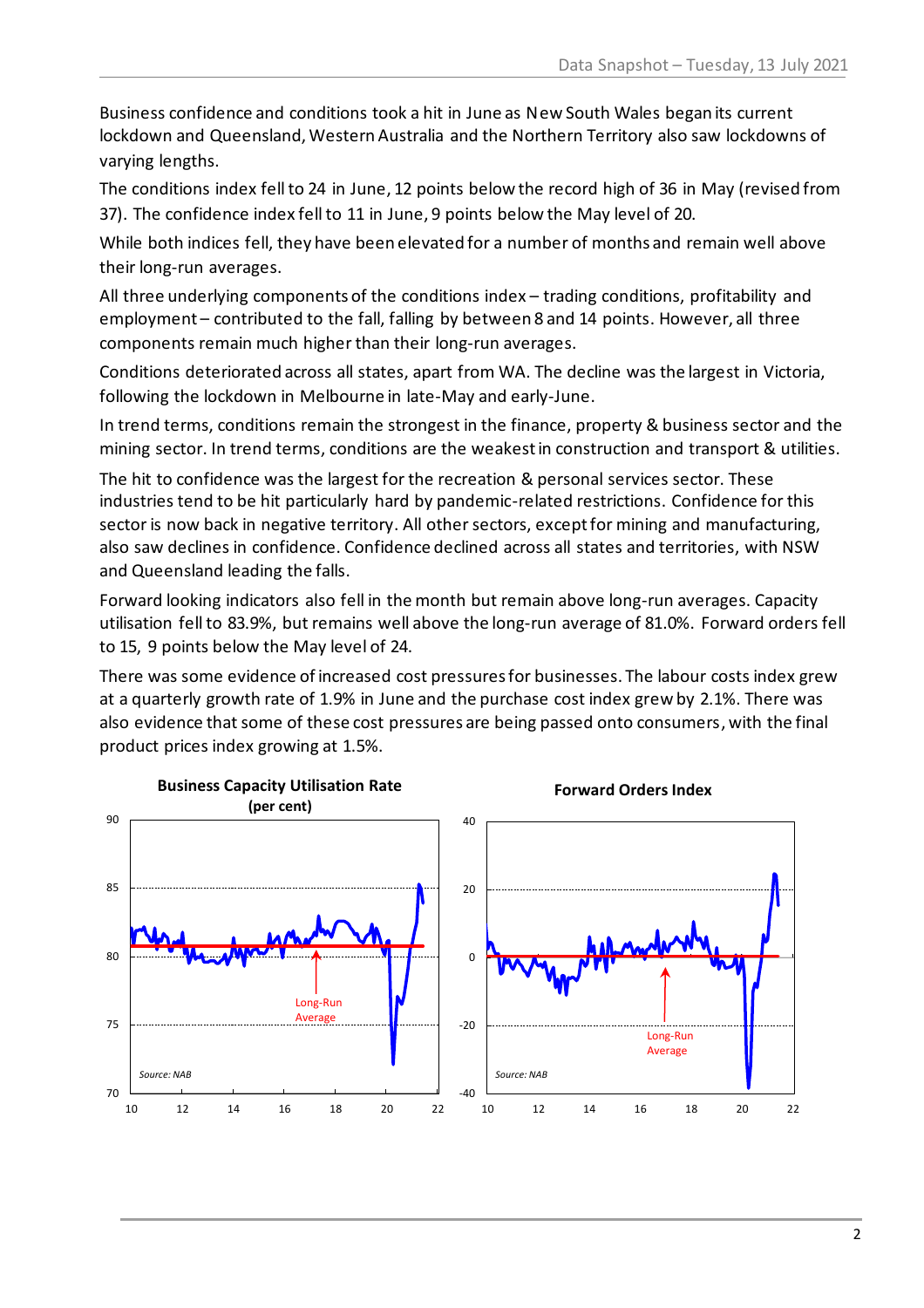## **Outlook**

Despite the falls in conditions and confidence, and lockdowns across various parts of the country, the survey continues to signal that businesses remain upbeat about Australia's future economic prospects.

In the short-term, we expect conditions and confidence to be impacted further by the current NSW lockdown. A key question is how long the lockdown will last. A longer lockdown will have a greater impact on businesses and households.

However, policy settings remain very accommodative, with low interest rates and generous tax incentives helping to support business conditions and investment. Recently announced federal and state government support packages for affected businesses and households will also help to cushion the negative impact of the current NSW lockdown.

> **Jarek Kowcza, Senior Economist** Ph: 0481 476 436